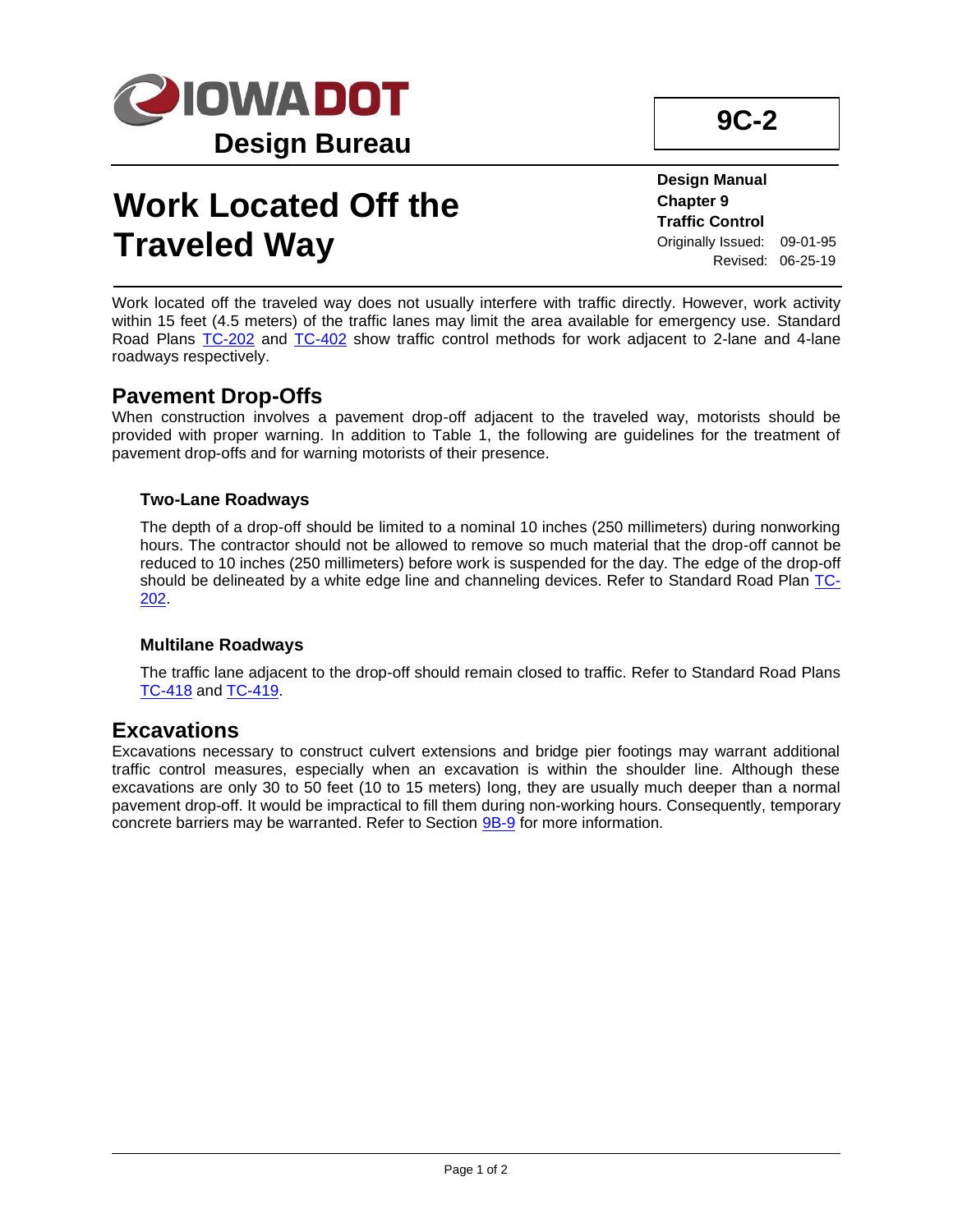| <b>DEPTH OF</b><br>DROP-OFF,<br>d | <b>OFFSET FROM</b><br><b>TRAVELED</b><br>WAY,<br>X | <b>TREATMENT</b>                                                                       | <b>COMMENTS</b>                                                                                          |
|-----------------------------------|----------------------------------------------------|----------------------------------------------------------------------------------------|----------------------------------------------------------------------------------------------------------|
| $2" < d \leq 6"$                  | $x \leq 6'$                                        | SHOULDER DROP OFF signs<br>Fillet** or Safety Edge<br>Shoulder Closure (TC-202 or 402) | No fillet or safety edge<br>required for drop-off length<br>of 1000' or less.<br>Device spacing 40' c/c. |
|                                   |                                                    | Lane closure, TC-418 or 419                                                            |                                                                                                          |
|                                   | $6' < x \le 15'$                                   | SHOULDER DROP OFF signs<br>Partial shoulder closure (TC-202 or<br>402)                 | No signs or treatment<br>necessary for drop-off<br>beyond existing shoulder.                             |
| $6" < d \le 10"$                  | $x \leq 6$                                         | SHOULDER DROP OFF signs<br>Fillet** or Safety Edge<br>Shoulder Closure (TC-202 or 402) | No fillet or safety edge<br>required for drop-off length<br>of 1000' or less.<br>Device spacing 40' c/c. |
|                                   |                                                    | Lane closure, TC-418, 419                                                              |                                                                                                          |
|                                   |                                                    | <b>TBR</b>                                                                             |                                                                                                          |
|                                   | $6' < x \le 15'$                                   | SHOULDER DROP OFF signs<br>Partial shoulder closure (TC-202 or<br>402)                 | No signs or treatment<br>necessary for drop-off<br>beyond existing shoulder.                             |
|                                   | $x \leq 6'$                                        | Lane closure*, TC-418, 419                                                             |                                                                                                          |
| $10" < d \leq 24"$                |                                                    | <b>TBR</b>                                                                             |                                                                                                          |
|                                   | $6' < x \le 15'$                                   | Shoulder closure* TC-202, 402                                                          |                                                                                                          |
|                                   |                                                    | Lane closure* TC-418, 419                                                              |                                                                                                          |
|                                   |                                                    | <b>TBR</b>                                                                             |                                                                                                          |
| d > 24"                           | $x \leq 6'$                                        | Lane closure* TC-418, 419                                                              |                                                                                                          |
|                                   |                                                    | <b>TBR</b>                                                                             |                                                                                                          |
|                                   | $6' < x \le 15'$                                   | Lane closure* TC-418, 419                                                              |                                                                                                          |
|                                   |                                                    | <b>TBR</b>                                                                             |                                                                                                          |
|                                   | x > 15'                                            | Decision based on engineering<br>judgment.                                             |                                                                                                          |

**Table 1** – Treatments for given Drop-off Depths and Offsets.

Dashed lines indicate optional treatments.

\*This option allowed when lane closure or shoulder closure provides an offset, x, that is greater than or equal to the TTC clear zone distance. Refer to Chapter [8A-2](08a-02.pdf) of the Design Manual.

\*\*Fillet must meet the requirements of **Articles 1107.09, A, 2, d**.